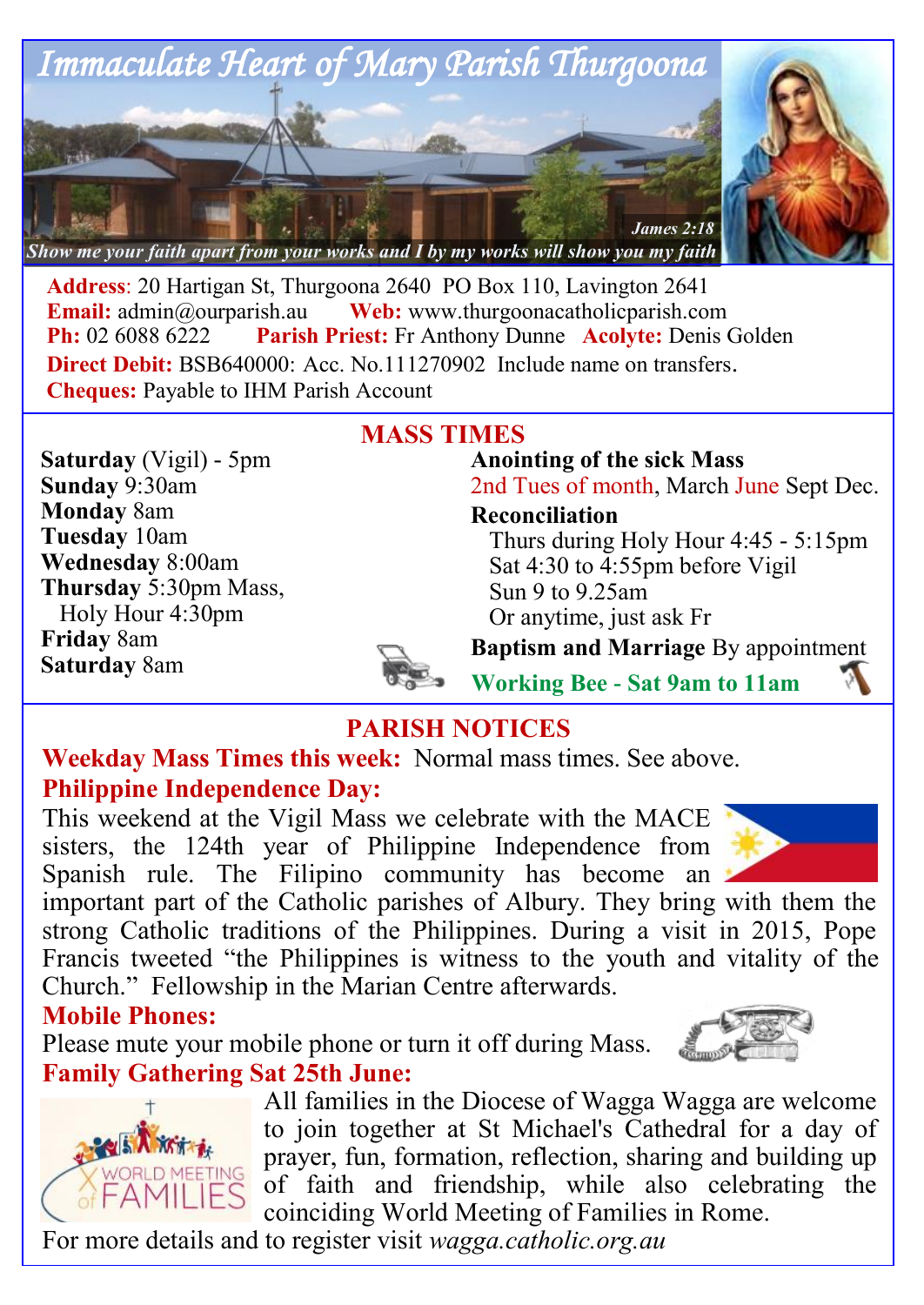# **THE MOST HOLY TRINITY 12/06/2022**

The Wisdom of God cries aloud: The Lord created me when his purpose first unfolded, before the oldest of his works. From everlasting I was firmly set, from the beginning, before earth came into being. The deep was not, when I was born, there were no springs to gush with water. Before the mountains were settled, before the hills, I came to birth; before he made the earth, the countryside, or the first grains of the world's dust.

When he fixed the heavens firm, I was there, when he drew a ring on the surface of the deep, when he thickened the clouds above, when he fixed fast the springs of the deep, when he assigned the sea its boundaries – and the waters will not invade the shore – when he laid down the foundations of the earth, I was by his side, a master craftsman, delighting him day after day, ever at play in his presence, at play everywhere in his world, delighting to be with the sons of men.

### **Responsorial Psalm Psalm 8:4-9**

*O Lord, our God, how wonderful your name in all the earth!*

### **Second reading**  Romans 5:1-5

Through our Lord Jesus Christ, by faith we are judged righteous and at peace with God, since it is by faith and through Jesus that we have entered this state of grace in which we can boast about looking forward to God's glory.

But that is not all we can boast about; we can boast about our sufferings. These sufferings bring patience, as we know, and patience brings perseverance, and perseverance brings hope, and this hope is not deceptive, because the love of God has been poured into our hearts by the Holy Spirit which has been given us.

### **Gospel Acclamation cf Revelation 1:8**

Alleluia, alleluia! Glory to the Father, the Son, and the Holy Spirit: to God who is, who was, and who is to come. Alleluia!

Jesus said to his disciples:

'I still have many things to say to you but they would be too much for you now. But when the Spirit of truth comes he will lead you to the complete truth, since he will not be speaking as from himself but will say only what he has learnt; and he will tell you of the things to come.

He will glorify me, since all he tells you will be taken from what is mine. Everything the Father has is mine; that is why I said:

*All he tells you will be taken from what is mine.*' *universalis.com*

### **First reading Proverbs 8:22-31**

## **Gospel John 16:12-15**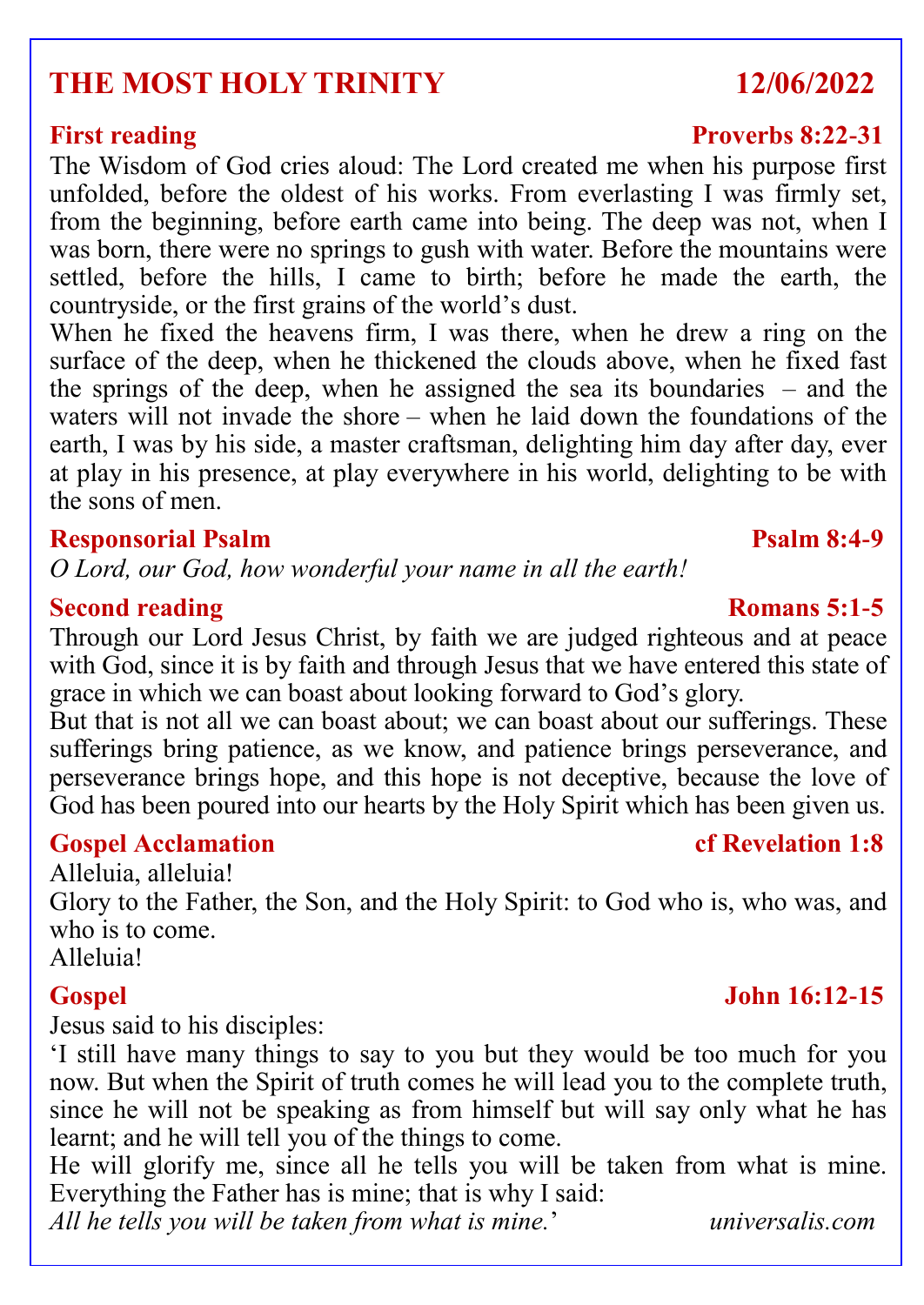### **Prayers of the Faithfull:**

**For our sick,** Joan Jacobs, Noel Ryan, Fr John Speakman, Sam Courtella, Jackson Davis and Seamus Clancy.

We pray to the Lord. **R.** Lord hear our prayer.

**For our recently departed,** James Dunstan, Lorna Miller, John Dunne, Joan McCauley, John McCormack and those who's anniversaries occur at this time including John Fowles, Maria D'Fazid, Barry Pascoe and Susanne Blyton. We pray to the Lord. **R.** Lord hear our prayer.

### **Communion Antiphon Gal 4: 6**

Since you are children of God, God has sent into your hearts the Spirit of his Son, the Spirit who cries out: Abba, Father. *universalis.com*

**Readers:** Sat: 5:00pm MACE Sisters Sun: 9:30am Mark Mannering **Next week:** Sat: 5:00pm Barb McDermott Sun: 9:30am Stefany George Cleaning Roster: Sat 18th June Kate Tobin **Cleaning Roster:** Sat 18th June Kate Tobin

**COVID 19 & Flu Season:** If you have a fever, bad cough, fatigue, sore throat or shortness of breath or if you are generally sick or unwell - you should not enter the church. This is to prevent the spread of Flu and Covid, especially to our older parishioners. Masks are still encouraged and those who prefer to receive Holy Communion on the tongue are asked to approach communion after those who have received on the hand.

# **THE INTIMACY OF GOD'S PRESENCE**



The Feast of Trinity Sunday was celebrated throughout the whole Catholic Church only quite late in the 14th century. In earlier times every Sunday was dedicated to the Holy Trinity. This was evident in the frequent reference to the Father, Son and Spirit as one God in the prayers of the liturgy. No special feast

was needed. The prayers and the focus of the Feast is the Church teaching about the Trinity rather than exploring the place that Father, Son and Spirit have in the life of Christians and the Church. The emphasis on teaching about the Trinity can be traced back to one of the greatest challenges to Christian faith. In the 4th century Christians became divided by the way in which they thought of God. Previously they had all prayed to the Father and to Christ and had recognised the work of the Spirit in their Christian lives. At the same time, they had insisted that the Christian God is one, in contrast to the many Gods of the pagans. Few were concerned how these convictions fitted together.

In the 4th century, however, there was fierce debate in which the foundations of faith were at stake. Some Christians questioned the relationship between Jesus, the Son of God, and God the Father. They asserted that Jesus was central to Christian faith and was the special ambassador of God but was a